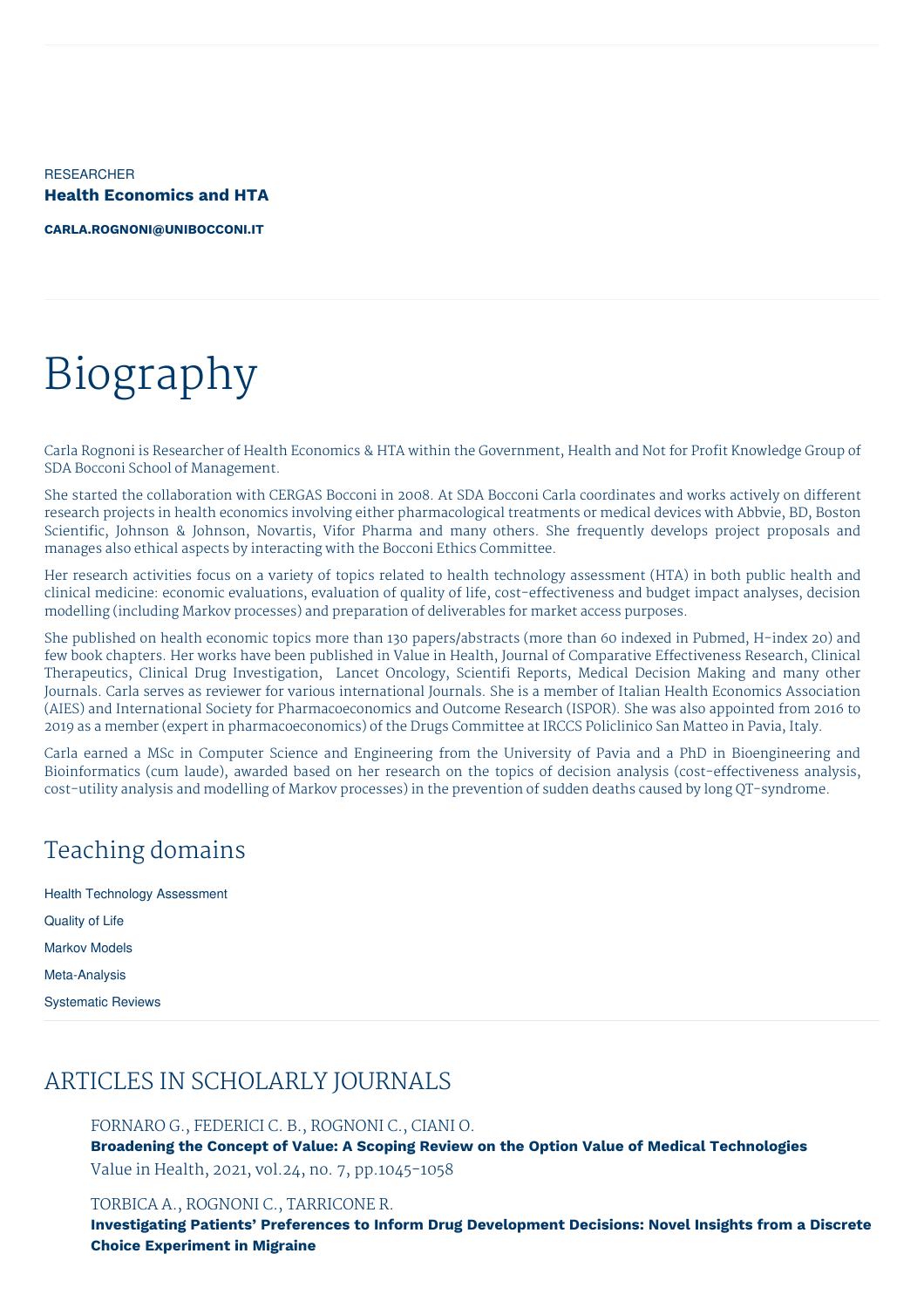International Journal of Environmental Research and Public Health, 2021, vol.18, no. 9, pp.4916

#### ROGNONI C., BERTOLANI A., JOMMI C.

**Second-Generation Antipsychotic Drugs for Patients with Schizophrenia: Systematic Literature Review and Meta-analysis of Metabolic and Cardiovascular Side Effects**

Clinical Drug Investigation, 2021, vol.41, no. 4, pp.303-319

ROGNONI C., LUGLI M., MALETI O., TARRICONE R.

**Clinical Guidelines Vs. Current Clinical Practice for the Management of Deep Vein Thrombosis: Where do We Stand?**

Journal of Vascular Surgery: Venous and Lymphatic Disorders, 2021, vol.9, no. 5, pp.1334-1344

SCHETTINI F., GIULIANO M., GIUDICI F., CONTE B., DE PLACIDO P., VENTURINI S., ROGNONI C., DI LEO A., LOCCI M., JERUSALEM G., DEL MASTRO L., PUGLISI F., CONTE P., DE LAURENTIIS M., PUSZTAI L., RIMAWI M. F., SCHIFF R., ARPINO G., DE PLACIDO S., PRAT A., GENERALI D.

**Endocrine-Based Treatments in Clinically-Relevant Subgroups of Hormone Receptor-Positive/HER2- Negative Metastatic Breast Cancer: Systematic Review and Meta-Analysis**

Cancers, 2021, vol.13, no. 6, pp.1458

ROGNONI C., TOZZI M., TARRICONE R.

**Endovascular versus surgical creation of arteriovenous fistula in hemodialysis patients: Costeffectiveness and budget impact analyses**

The Journal of Vascular Access, 2021, vol.22, no. 1, pp.48-57

ROGNONI C., CUCCURULLO D., BORSOI L., BONAVINA L., ASTI E., CROVELLA F., BASSI U., CARBONE G., GUERINI F., DE PAOLIS P., PESSIONE S., GRECO V. M., BACCARINI E., SOLIANI G., SAGNELLI C., CROVELLA C., TRAPANI V., DE NISCO C., EUGENI E., ZANZI F., DE NICOLA E., MARIONI A., ROSIGNOLI A., SILVESTRO R., TARRICONE R., PICCOLI M.

**Clinical outcomes and quality of life associated with the use of a biosynthetic mesh for complex ventral hernia repair: analysis of the "Italian Hernia Club" registry**

Scientific Reports, 2020, vol.10, no. 1, pp.10706

#### ROGNONI C., LUGLI M., MALETI O., TARRICONE R.

**Venous stenting for patients with outflow obstruction and leg ulcers: cost–effectiveness and budget impact analyses**

Journal of Comparative Effectiveness Research, 2020, vol.9, no. 10, pp.705-720

TARRICONE R., ROGNONI C., ARNOLDO L., MAZZACANE S., CASELLI E.

**A Probiotic-Based Sanitation System for the Reduction of Healthcare Associated Infections and Antimicrobial Resistances: A Budget Impact Analysis**

Pathogens, 2020, vol.9, no. 6, pp.502

SCHETTINI F., PASCUAL T., CONTE B., CHIC N., GALVÁN P., BRASÓ-MARISTANY F., MARTÍNEZ O., ADAMO B., VIDAL M., MUÑOZ M., FERNÁNDEZ-MARTINEZ A., ROGNONI C., GRIGUOLO G., GUARNERI V., CONTE P. F., LOCCI M., BRASE J. C., GONZALEZ-FARRE B., VILLAGRASA P., DE PLACIDO S., SCHIFF R., VEERARAGHAVAN J., RIMAWI M. F., OSBORNE C. K., PERNAS S., PEROU C. M., CAREY L. A., PRAT A. **HER2-enriched subtype and pathological complete response in HER2-positive breast cancer: A systematic review and meta-analysis**

Cancer Treatment Reviews, 2020, vol.84, pp.101965

ROGNONI C., ARMENI P., TARRICONE R., DONIN G.

**Cost–benefit Analysis in Health Care: The Case of Bariatric Surgery Compared With Diet** Clinical Therapeutics, 2020, vol.42, no. 1, pp.60-75.e7

NICA M., COLOMBO D., RAVASIO R., ROGNONI C.

**Socioeconomic impact of migraine in Italy: Results of a national survey** AboutOpen, 2020, vol.7, no. 1, pp.80-88

CIANI O., FEDERICI C. B., FORNARO G., ROGNONI C.

**Value-based healthcare: Il nuovo approccio di AIFA alla determinazione multidimensionale del valore** Global & Regional Health Technology Assessment: Italian; Northern Europe and Spanish, 2020, vol.7, no. 1,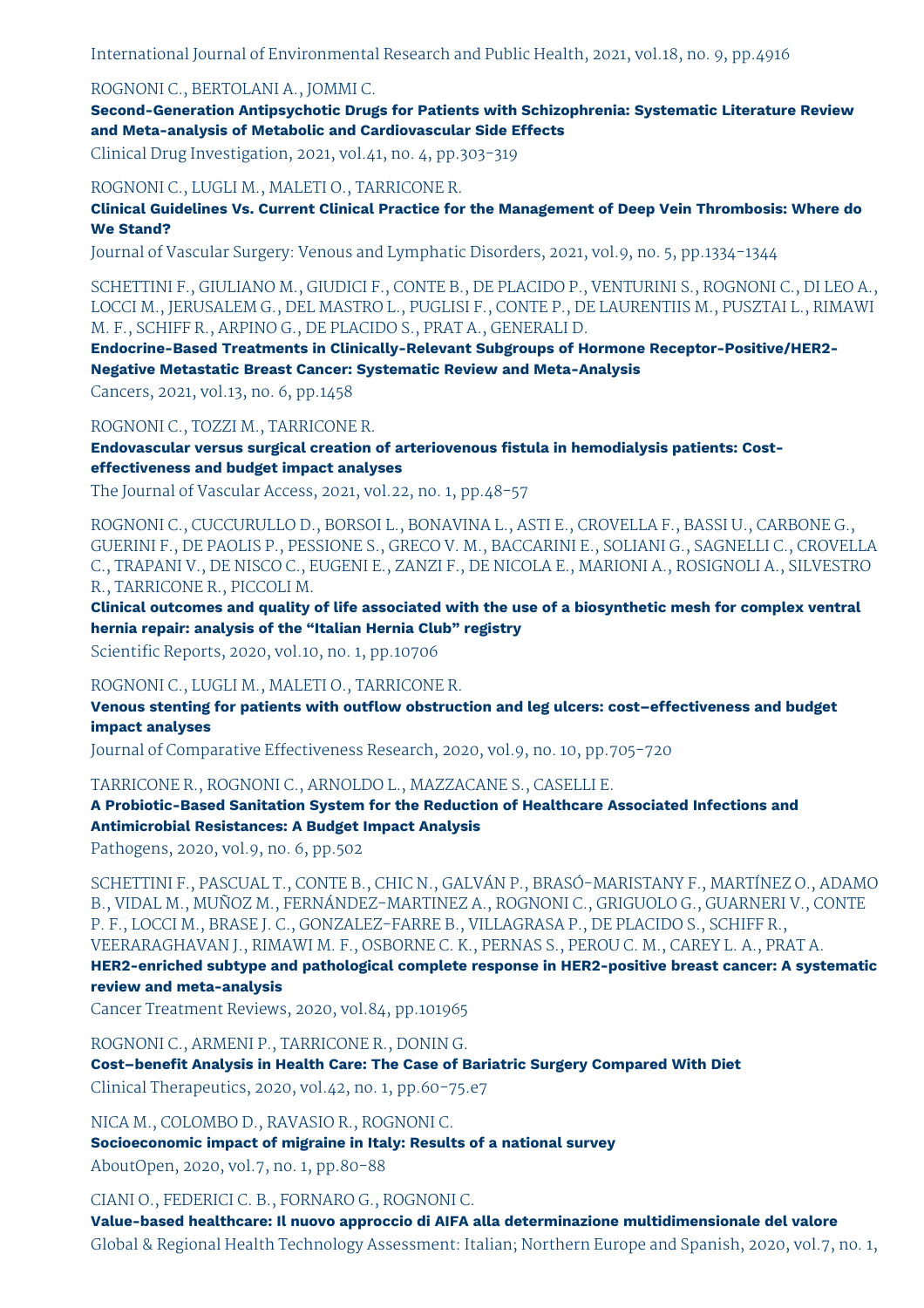pp.9-13

TARRICONE R., ROGNONI C.

**What can health systems learn from COVID-19?**

European Heart Journal Supplements, 2020, vol.22, no. Supplement\_P, pp.P4-P7

ROGNONI C., QUAGLINI S., VERMORKEN J. B., DE CECCO L., LICITRA L., BOSSI P.

**Cost-effectiveness of Molecular Profile Patient Selection for First-line Treatment of Recurrent/Metastatic Head and Neck Cancer**

Clinical Therapeutics, 2019, vol.41, no. 12, pp.2517-2528.e28

RAFFIOTTA F., DA SILVA ESCOLI R., QUAGLINI S., ROGNONI C., SACCHI L., BINDA V., MESSA P., MORONI G.

**Idiopathic Retroperitoneal Fibrosis: Long-term Risk and Predictors of Relapse**

American Journal of Kidney Diseases, 2019, vol.74, no. 6, pp.742-750

ROGNONI C., ORTALDA V., BIASI C., GAMBARO G.

**Economic Evaluation of Ferric Carboxymaltose for the Management of Hemodialysis Patients with Iron Deficiency Anemia in Italy**

Advances in Therapy, 2019, vol.36, no. 11, pp.3253-3264

GIULIANO M., ROGNONI C., SCHETTINI F., MILANI M., JERUSALEM G., BACHELOT T., DE LAURENTIIS M., THOMAS G., DE PLACIDO P., ARPINO G., DE PLACIDO S., CRISTOFANILLI M., GIORDANO A., PUGLISI F., PISTILLI B., PRAT A., DEL MASTRO L., VENTURINI S., GENERALI D.

**Endocrine treatment versus chemotherapy in postmenopausal women with hormone receptor-positive, HER2-negative, metastatic breast cancer: a systematic review and network meta-analysis**

The Lancet Oncology, 2019, vol.20, no. 10, pp.1360-1369

ROGNONI C., GERZELI S.

**Ferric carboxymaltose for patients with heart failure and iron deficiency in Italy: cost–effectiveness and budget impact**

Journal of Comparative Effectiveness Research, 2019, vol.8, no. 13, pp.1099-1110

SANÒ M., DUTTO P., D'ANNA S., ROGNONI C.

**Can a Different Formulation of Vitamin D3 Allow Savings? An Analysis From an Italian Regional Perspective**

Health Services Research and Managerial Epidemiology, 2019, vol.6

ROGNONI C., TARRICONE R., BRUSAFERRO S., CASELLI E., LUCA A., PELISSERO G., LA FAUCI V., ANTONIOLI P., BERLOCO F.

**Controllo delle infezioni ospedaliere attraverso un sistema di sanificazione a base di probiotici: valutazione clinica ed economica**

Mecosan, 2019, vol.107, pp.81-98

CASELLI E., ARNOLDO L., ROGNONI C., D'ACCOLTI M., SOFFRITTI I., LANZONI L., BISI M., VOLTA A., TARRICONE R., BRUSAFERRO S., MAZZACANE S.

**Impact of a probiotic-based hospital sanitation on antimicrobial resistance and HAI-associated antimicrobial consumption and costs: a multicenter study**

Infection and Drug Resistance, 2019, vol.Volume 12, pp.501-510

ROGNONI C., CIANI O., SOMMARIVA S., BARGELLINI I., BHOORI S., CIONI R., FACCIORUSSO A., GOLFIERI R., GRAMENZI A., MAZZAFERRO V., MOSCONI C., PONZIANI F., SACCO R., TREVISANI F., TARRICONE R. **Trans-arterial radioembolization for intermediate-advanced hepatocellular carcinoma: a budget impact analysis**

BMC Cancer, 2018, vol.18, no. 1

ROGNONI C., BASSI U. A., CATALDO M., CROVELLA C., CROVELLA F., CUCCURULLO D., CUDEMO M., DE NICOLA E., DE PAOLIS P., GRECO V. M., MARIONI A., PESSIONE S., PICCOLI M., ROSIGNOLI A., SAGNELLI C., SILVESTRO R., TARRICONE R., TRAPANI V., SOLIANI G.

**Budget Impact Analysis of a Biosynthetic Mesh for Incisional Hernia Repair** Clinical Therapeutics, 2018, vol.40, no. 11, pp.1830-1844.e4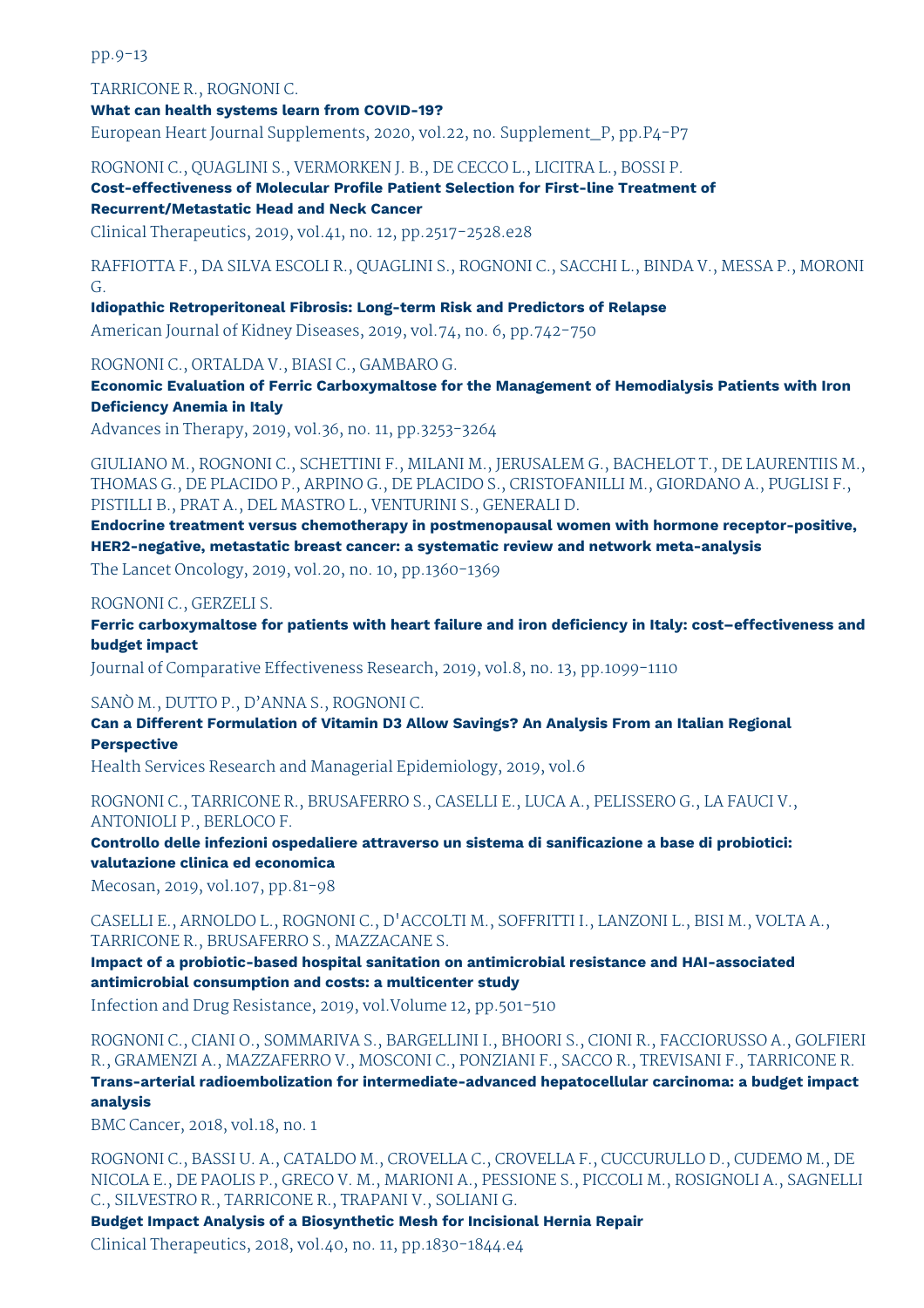#### ROGNONI C., CIANI O., SOMMARIVA S., TARRICONE R.

**Cost–effectiveness analysis of treatments involving radioembolization in intermediate-stage hepatocellular carcinoma**

Journal of Comparative Effectiveness Research, 2018, vol.7, no. 3, pp.209-221

#### ROGNONI C., BERTOLANI A., JOMMI C.

**Budget impact analysis of rituximab biosimilar in Italy from the hospital and payer perspectives** Global & Regional Health Technology Assessment: Italian; Northern Europe and Spanish, 2018, vol.XX, pp.1-11

#### TARRICONE R., ROGNONI C.

**Intermittent catheterisation with hydrophilic and non-hydrophilic urinary catheters: systematic literature review and meta-analyses**

BMC Urology, 2017, vol.17, no. 1

LOCATELLI F., BERNARDO M. E., BERTAINA A., ROGNONI C., COMOLI P., ROVELLI A., PESSION A., FAGIOLI F., FAVRE C., LANINO E., GIORGIANI G., MERLI P., PAGLIARA D., PRETE A., ZECCA M.

**Efficacy of two different doses of rabbit anti-T-lymphocyte globulin to prevent graft-versus-host disease in children with haematological malignancies transplanted from an unrelated donor: a multicentre, randomised, open-label, phase 3 trial**

The Lancet Oncology, 2017, vol.18, no. 8, pp.1126-1136

PARIMBELLI E., PISTARINI C., FIZZOTTI G., ROGNONI C., OLIVIERI G., QUAGLINI S.

**Computer-Assessed Preference-Based Quality of Life in Patients with Spinal Cord Injury** BioMed Research International, 2017, vol.2017, pp.1-11

#### ROGNONI C., TARRICONE R.

**Healthcare resource consumption for intermittent urinary catheterisation: cost-effectiveness of hydrophilic catheters and budget impact analyses**

BMJ, 2017, vol.7, pp.e012360

#### ROGNONI C., CIANI O., SOMMARIVA S., TARRICONE R.

**Real-world data for the evaluation of transarterial radioembolization versus sorafenib in hepatocellular carcinoma: a cost-effectiveness analysis**

Value in Health, 2017, vol.20, no. 3, pp.336-344

ROGNONI C., VENTURINI S., MEREGAGLIA M., MARMIFERO M., TARRICONE R.

**Efficacy and safety of ferric carboxymaltose and other formulations in iron deficiency patients: a systematic review and network meta-analysis of randomized controlled trials** Clinical Drug Investigation, 2016, vol.36, pp.177-194

ROGNONI C., CIANI O., SOMMARIVA S., FACCIORUSSO A., TARRICONE R., BHOORI S., MAZZAFERRO V. **Trans-arterial radioembolization in intermediate-advanced hepatocellular carcinoma: systematic review and meta-analyses**

Oncotarget, 2016, vol.7, no. 44, pp.72343-72355

SACCHI L., RUBRICHI S., ROGNONI C., PANZARASA S., PARIMBELLI E., MAZZANTI A., NAPOLITANO C., PRIORI S. G., QUAGLINI S.

**From decision to shared-decision: Introducing patients' preferences into clinical decision analysis** Artificial Intelligence in Medicine, 2015, vol.65, no. 1, pp.19-28

MEREGAGLIA M., TARRICONE R., ROGNONI C.

**Impatto economico dell'utilizzo di carbossimaltosio ferrico in pazienti con anemia da carenza di ferro nelle regioni italiane**

Mecosan, 2015, no. 93, pp.99-114

RUBRICHI S., ROGNONI C., SACCHI L., PARIMBELLI E., NAPOLITANO C., MAZZANTI A., QUAGLINI S. **Graphical Representation of Life Paths to Better Convey Results of Decision Models to Patients** Medical Decision Making, 2015, vol.35, no. 3, pp.398-402

ROGNONI C., MARCHETTI M., QUAGLINI S., LIBERATO N. L.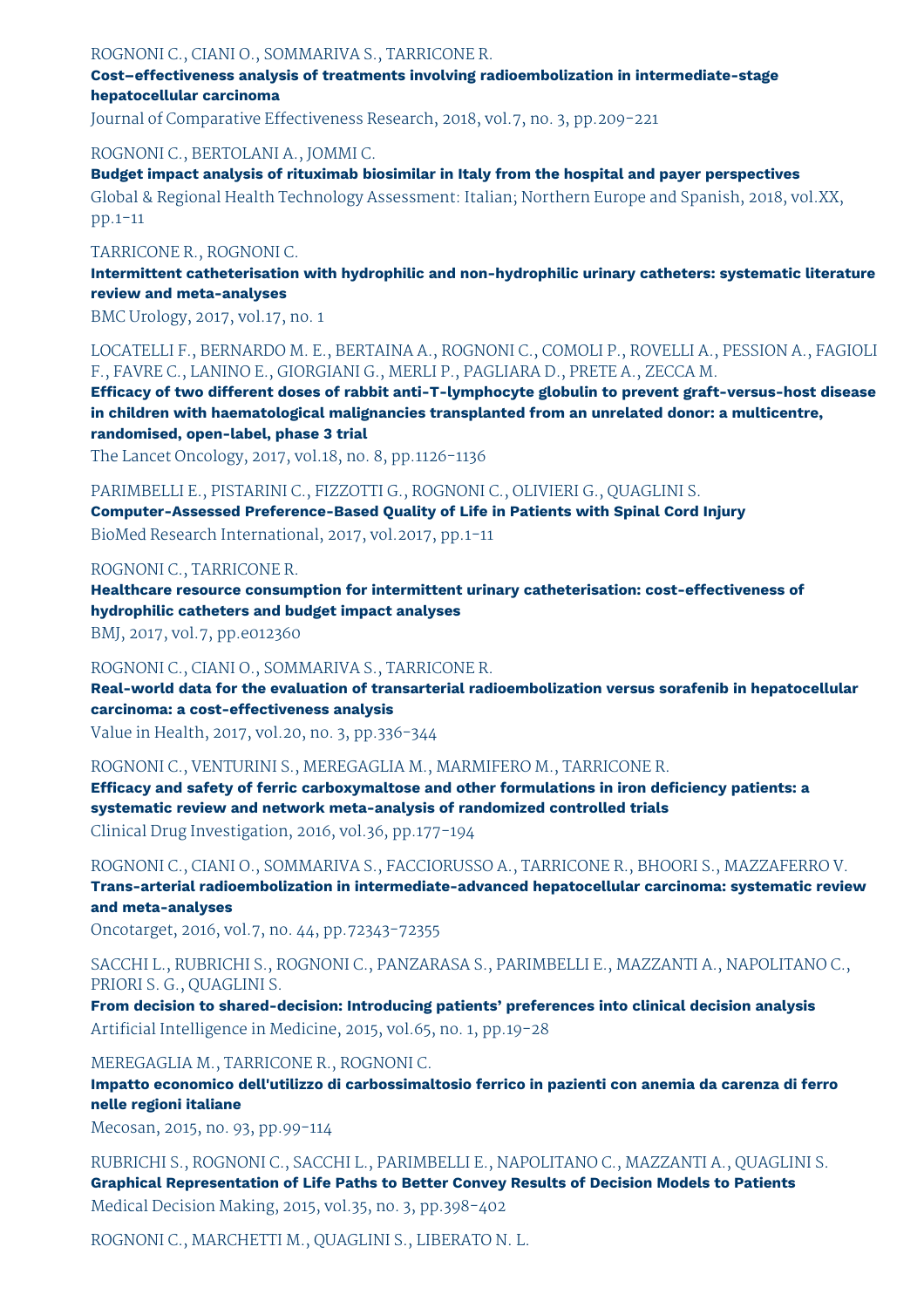**Edoxaban versus warfarin for stroke prevention in non-valvular atrial fibrillation: a cost-effectiveness analysis**

Journal of Thrombosis and Thrombolysis, 2015, vol.39, no. 2, pp.149-154

VENTURINI S., GENERALI D., ROGNONI C., CIANI O., PUSZTAI L., LOI S., JERUSALEM G., BOTTINI A., TARRICONE R.

**A Network Meta-Analysis of Everolimus Plus Exemestane Versus Chemotherapy in the First- and Second-Line Treatment of Estrogen Receptor-Positive Metastatic Breast Cancer**

Breast Cancer Research and Treatment, 2015, vol.152, no. 1, pp.95-117

MORONI G., LONGHI S., QUAGLINI S., ROGNONI C., SIMONINI P., BINDA V., MONTAGNINO G., MESSA P. **The impact of recurrence of primary glomerulonephritis on renal allograft outcome** Clinical Transplantation, 2014, vol.28, no. 3, pp.368-376

ROGNONI C., MARCHETTI M., QUAGLINI S., LIBERATO N. L.

**Apixaban, Dabigatran, and Rivaroxaban Versus Warfarin for Stroke Prevention in Non-Valvular Atrial Fibrillation: A Cost-Effectiveness Analysis**

Clinical Drug Investigation, 2014, vol.34, no. 1, pp.9-17

CAVALLO M. C., GERZELI S., ROGNONI C., CHELI A., PELOSI C., SANTINI D.

**Il costo per la gestione degli eventi correlati all'apparato scheletrico (SREs) in pazienti con metastasi ossee da tumori solidi per le regioni italiane**

Mecosan, 2014, vol.91, pp.43-59

FAGIOLI F., QUARELLO P., ZECCA M., LANINO E., ROGNONI C., BALDUZZI A., MESSINA C., FAVRE C., FOA R., RIPALDI M., RUTELLA S., BASSO G., PRETE A., LOCATELLI F.

**Hematopoietic stem cell transplantation for children with high-risk acute lymphoblastic leukemia in first complete remission: a report from the AIEOP registry**

Haematologica, 2013, vol.98, no. 8, pp.1273-1281

LIBERATO N., ROGNONI C., RUBRICHI S., QUAGLINI S., MARCHETTI M., GORLIA T., LICITRA L., VERMORKEN J.

**Adding docetaxel to cisplatin and fluorouracil in patients with unresectable head and neck cancer: a cost–utility analysis**

Annals of Oncology, 2012, vol.23, no. 7, pp.1825-1832

FAGIOLI F., ZECCA M., ROGNONI C., LANINO E., BALDUZZI A., BERGER M., MESSINA C., FAVRE C., RABUSIN M., LO NIGRO L., MASETTI R., PRETE A., LOCATELLI F.

**Allogeneic Hematopoietic Stem Cell Transplantation for Philadelphia-Positive Acute Lymphoblastic Leukemia in Children and Adolescents: A Retrospective Multicenter Study of the Italian Association of Pediatric Hematology and Oncology (AIEOP)**

Biology of Blood and Marrow Transplantation, 2012, vol.18, no. 6, pp.852-860

GERZELI S., ROGNONI C., QUAGLINI S., CAVALLO M. C., CREMONESI G., PAPI A.

**Cost-Effectiveness and Cost-Utility of Beclomethasone/Formoterol versus Fluticasone Propionate/Salmeterol in Patients with Moderate to Severe Asthma** Clinical Drug Investigation, 2012, vol.32, no. 4, pp.253-265

DINI G., ZECCA M., BALDUZZI A., MESSINA C., MASETTI R., FAGIOLI F., FAVRE C., RABUSIN M., PORTA F., BIRAL E., RIPALDI M., IORI A. P., ROGNONI C., PRETE A., LOCATELLI F.

**No difference in outcome between children and adolescents transplanted for acute lymphoblastic leukemia in second remission**

Blood, 2011, vol.118, no. 25, pp.6683-6690

## CONTRIBUTION TO CHAPTERS, BOOKS OR RESEARCH MONOGRAPHS

ROGNONI C., TARRICONE R., TORBICA A., NICA M., COLOMBO D.